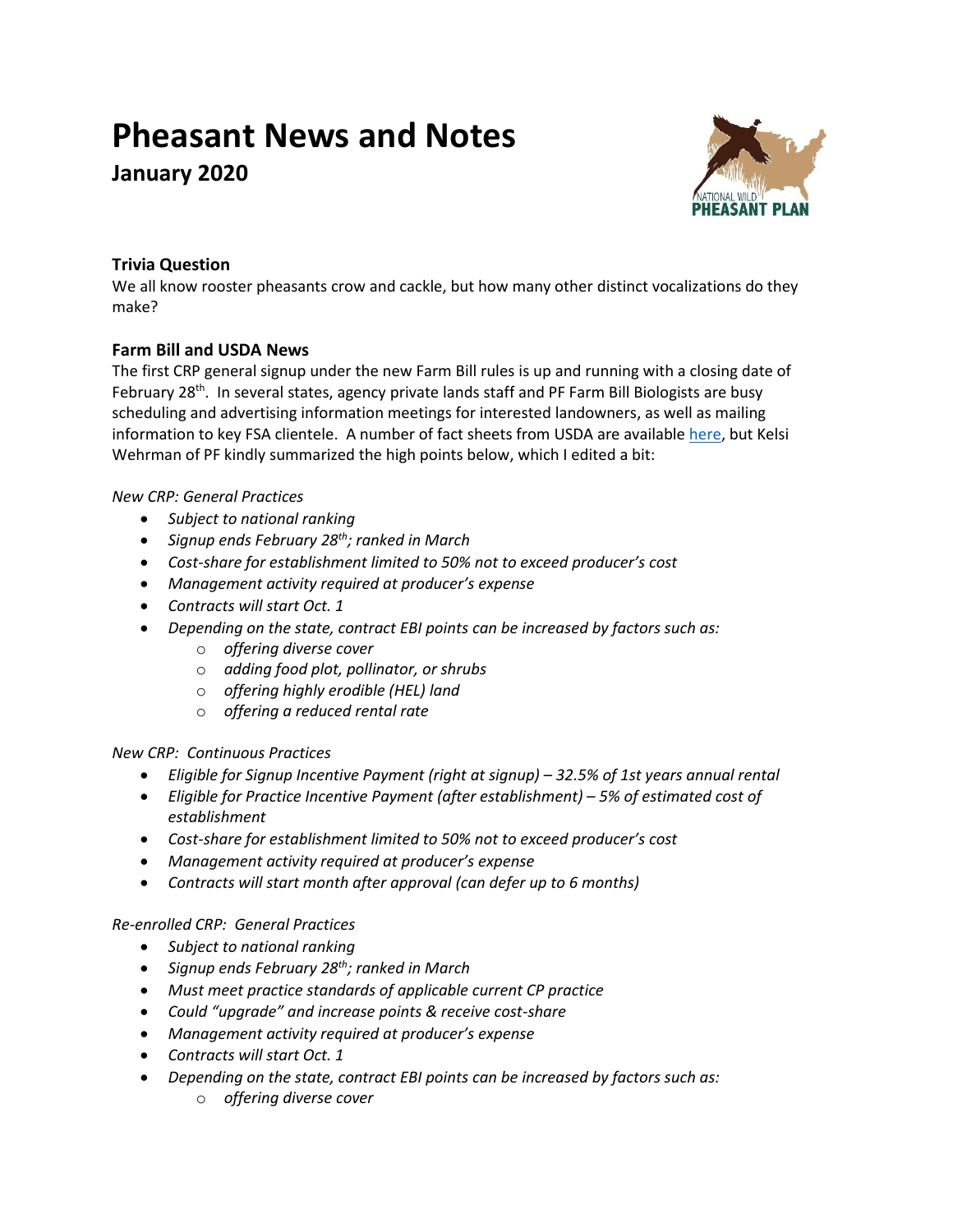- o *adding food plot, pollinator, or shrubs*
- o *offering highly erodible (HEL) land*
- o *offering a reduced rental rate*

*Re-enrolled CRP: Continuous Practices*

- *Must meet practice standards of applicable current CP practice*
- *Management activity required at producer's expense*
- *Re-enrollment of contracts expiring in 2018 and 2019 will start month after approval (can defer for up to 6 months)*
- *Re-enrollment of contracts expiring in 2020 will start Oct. 1*
- *Those expiring in 2020 cannot sign until April 1 – signatures are only good for 6 months*

It will be a few weeks before we can gauge how much interest there is among landowners for this signup under the new rules. Also, Dave Nomsen (Management Board, PF) thought it might be April before we hear anything about how FSA plans on meeting the state acreage goals required under the new law. Rules for the required SHIPP signup are still expected later this spring.

# **Notes from Around the Pheasant Range**

Congratulations to Tom Kirschenmann, who was recently named Director of the Wildlife Division for South Dakota Game, Fish and Parks. Tom is a long-time pheasant biologist, including as SDGFP's representative in the old Midwest Pheasant Study Group. I haven't been able to touch base with Tom yet, but he is the most likely replacement for Tony Leif as South Dakota's Management Board member. If so, we would look forward to formally welcoming him to the group at our March 9<sup>th</sup> meeting at the North American in Omaha.

The Minnesota DNR recently released it[s Pheasant Action Plan 2020-2023.](https://files.dnr.state.mn.us/wildlife/pheasant/pheasant_action_plan.pdf) Minnesota is among the few states that devote a percentage of their sales tax to conservation work, so habitat objectives on public lands are perhaps more prominent than those in states without that funding source. Still, the plan points out that most pheasant habitat occurs on private land, so they are in the same boat with everyone else in trying to craft programs and projects that fit with landowners' needs and desires. We wish good luck to the DNR and their partners in delivering that ever-changing but always important objective, as well as the other habitat, R3, and human dimensions goals in the plan.

Speaking of Minnesota, Tim Lyons (Technical Committee, Minnesota) recently publishe[d a paper](https://bioone.org/journals/wildlife-biology/volume-2020/issue-1/wlb.00529/Estimating-the-survival-of-unmarked-young-from-repeated-counts/10.2981/wlb.00529.full) on estimating chick mortality from repeated observations of broods. Those of you working with radiotagged hens should check it out. Congrats, Tim!

If I haven't mentioned it before, there is a new conference aimed at private lands biologists being planned for this March 24<sup>th</sup>-25<sup>th</sup> at the Westin Kansas City at Crown Center in Kansas City, Missouri. The North American Bird Conservation Initiative (NABCI) has been working with state agency private lands administrators and other stakeholders to plan the meeting, which is intended to attract project delivery staff in the Midwest states who are working face-to-face with landowners. The meeting will be hosted by the Missouri Department of Conservation; more information on registration should be available soon.

An informational website is now available for the second [National R3 Symposium](https://cahss.org/nationalr3symposium/) although the registration page is not working yet. The symposium will be held May  $12<sup>th</sup> - 14<sup>th</sup>$  in Broken Arrow, Oklahoma.